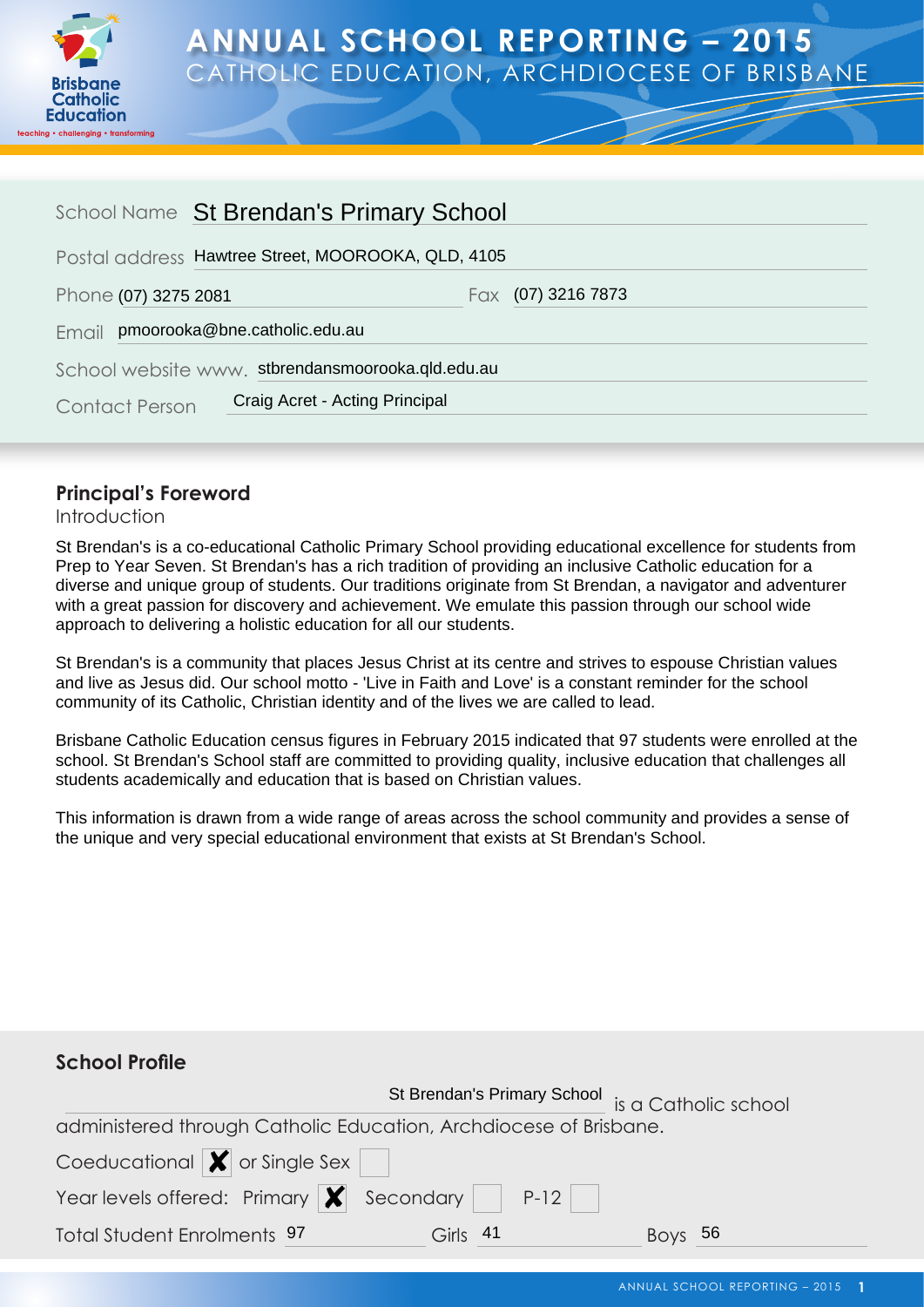#### Characteristics of the student body

The characteristics of the student body (which is drawn from the South Brisbane area) at St Brendan's School are unique and that there exists a rich cultural diversity and other associated statistics.

Sixteen different nationalities exist amongst the 97 students enrolled at St Brendan's School. The 97 students come from 70 families, approximately 32% of which are from African refugee background.

English is a second language for many of the students at St Brendan's School, with over 50% of students coming from ESL backgrounds.

As well, there are 11 students enrolled at St Brendan's (approximately 11% of the student body) who have been verified with special needs. These verification categories include Autism, Physical Impairment and Social/Emotional Disorder.

The diverse learning needs of all our students are supported by a school based Guidance Counsellor, Speech Pathologist and Pastoral Care Support Worker.

With the central location of Moorooka in South Brisbane, students transition to a variety of Catholic, Independent and Government Secondary Schools upon the completion of Year 6 at St Brendan's School, including Loreto College, St Laurence's College and St Thomas More College.

#### Our distinctive curriculum offerings

The curriculum at St Brendan's School is based on Brisbane Catholic Education's Learning Framework and the Australian Curriculum. This framework directs the school's educational activity and resonates with the Vision and Mission of St Brendan's School. The beliefs that underpin learning at St Brendan's are articulated in the framework:

\* Every learner is created in the image and likeness of God and inspired by the Spirit, responds with passion and creativity of life.

Every learner seeks to find meaning in life and learning. In Catholic Christian Tradition, we find meaning in the person and teachings of Jesus to grow as pilgrim people.

Every learner is in some respect like all others, like some others, like no other and we respond creatively, flexibly and with a futures orientation to ensure dignity and justice for all.

Every learner is a lifelong learner, with a desire to search for truth and do what is right; accountable for choices and responsible for actions.

\* Every learner can achieve success in life and learning where diversity is valued and shared wisdom contributes to decision-making that enriches and enlivens our world.

\* Every learner brings to the learning experience their own rich diverse life journey to contribute to a community in communion, empowered by the Spirit to be at the service of others. Distinctive Curriculum Offerings in 2015 include:

\* Prayer, worship and liturgy as components of the Religious Life of the School

\* Specialist teachers for Music, Art/Drama, HPE and LOTE (Japanese - Yrs 4-6)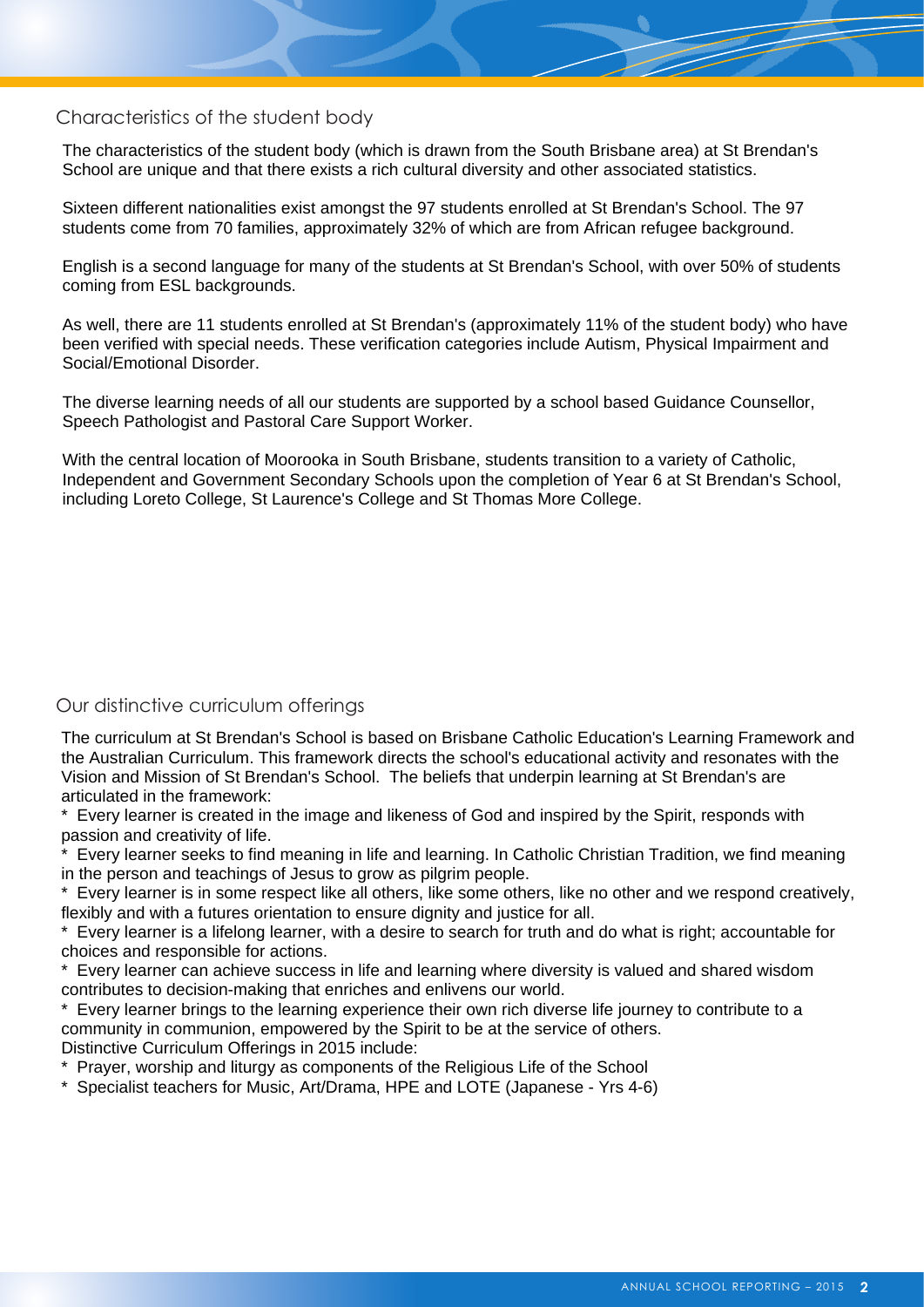### Extra curricula activities

Extra curricula activities at St Brendan's School include:

- \* Instrumental Music and Music Extension Program weekly
- Junior, and Senior Choir
- Intraschool, Interschool, District and State sporting opportunities in a variety of sports
- \* Dance Fever lessons Term 3 each year

\* Homework Club occurs each Wednesday afternoon for students who require additional assistance with set homework tasks. Homework Club is organised and supervised by school teaching staff, with support from two local Catholic Secondary Colleges

\* Outside School Hours Care Facility (OSHC) - this service is highly valued by many of our families. OSHC is available morning and afternoons each school day.

### How Information and Communication Technologies are used to assist learning

Information and Communication Technologies (ICTs) are seen as being vital to the learning and development of our twenty first century learners. ICT is embedded and integrated into the every day learning and teaching environment at St Brendan's. The ICT Plan is constantly being discussed and updated in consultation with the school's support technician, school staff, School Board and relevant Brisbane Catholic Education personnel.

The resourcing of ICTs is prioritised in the annual school budget and supported with one off grants from Brisbane Catholic Education on occasions. St Brendan's has excellent resources available to the children to support their learning. These include:

- \* wireless network throughout the entire site
- \* teacher and student laptops or iPads one to one
- \* classroom desktops
- \* interactive data projectors or regular data projectors and Apple TVs in all learning areas

At St Brendan's School, when discernment processes occur surrounding prospective ICT purchases a conscious effort is made to acquire ICT resources that can be 'placed in the hands' of the students to support them with their learning. Following this approach enables the students to be involved in effective reciprocal teaching, where students successfully learn from each other through formal and informal educational mentoring.

#### Social climate inclusive of pastoral care and our response to bullying

The St Brendan's School community values the positive social climate that exists amongst its members and there are many factors that contribute to this culture. Care for the individual is evident within the school community and is greatly assisted by our smaller numbers compared to other schools. Each school community member is known by name and this generates warmth and friendliness. At St Brendan's we value diversity and build inclusive practices that counter bullying behaviour.

We seek to build a life-giving community through the establishment of positive relationships, effective communication and supportive networks for all members of the school community. Outside of the academic realm, St Brendan's staff focuses on the explicit teaching of processes and structures to assist students in building social/interpersonal competency and capability. Specific behaviour teaching and school wide Positive Behaviour 4 Learning have been key elements in maintaining the school's positive social climate.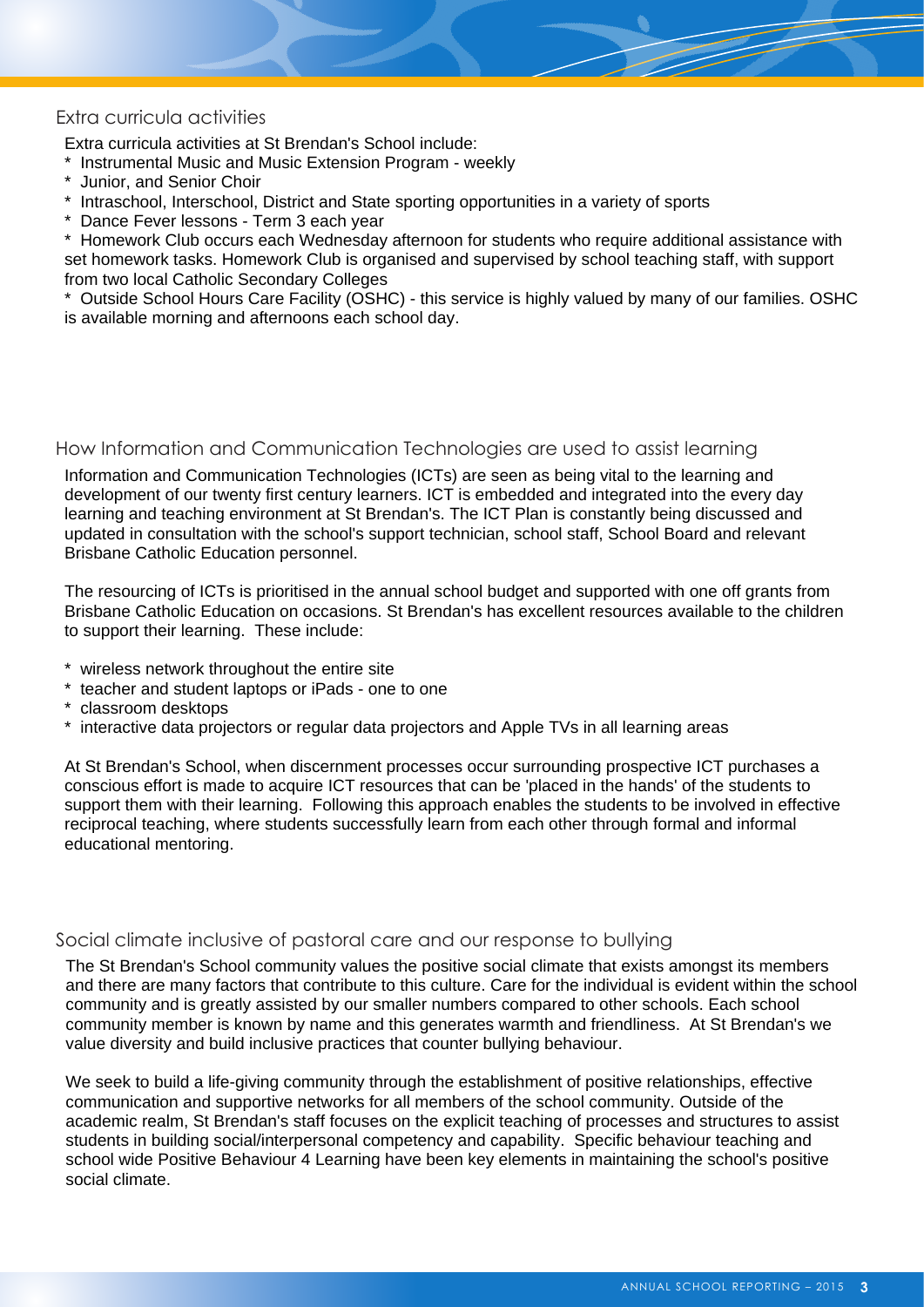#### Parent, student and teacher satisfaction with the school

A wide variety of evidence suggests that a high level of satisfaction exists with the school amongst St Brendan's School community members. Clear lines of communication are prioritised at the school and this allows for important information to flow freely between home and school. Parents and carers are encouraged to make teachers their first point of contact with any issues of concern. Parents and carers have expressed satisfaction with the approachability of all staff. The existence of a bilingual aide, an ESL Teacher and Support Teacher Inclusive Education, has greatly assisted in opening the lines of communication between the school and families from diverse cultural backgrounds and families of students with diverse learning needs.

Over a number of years, the school has had a stable teaching staff with a high attendance rate. This strongly suggests that the school's teachers experience a true sense of vocation at St Brendan's.

#### Parent involvement in their child's education

Each year, in partnership with the school's leadership team, parents and carers are involved in a process to discern action plan strategies for St Brendan's. In 2015, these student centred strategies reflected the Vision and Mission of the school and articulated the aspirations of the wider school community. These strategies and school achievements from the previous year were reported to the school community.

The Parents' and Friend's Association and School Board provide excellent avenues for all forms of parent/carer consultation and involvement. The monthly meetings for these groups provide an excellent opportunity for the Principal to formally report on school life and for parents and carers to provide feedback, request further information and suggest and support initiatives within the school.

Regular formal and informal contact with the school is encouraged by parents/carers, who are promoted and valued in our school community as the first educators of their children.

### **Staff Profile**

| <b>Workforce Composition</b>           | <b>Teaching Staff</b> | <b>Non-teaching Staff</b> |
|----------------------------------------|-----------------------|---------------------------|
| <b>Headcounts</b>                      | 16                    | 14                        |
| Full-time equivalents                  | 11.37                 | 6.30                      |
| Aboriginal and Torres Strait Islanders |                       |                           |

### Qualifications of all teachers

| <b>Highest level of attainment</b> | Number of Teaching Staff (teaching staff includes school leaders) |
|------------------------------------|-------------------------------------------------------------------|
| Doctorate                          | 0                                                                 |
| <b>Masters</b>                     | 6                                                                 |
| Post Graduate Diploma/Certificate  | $\overline{2}$                                                    |
| <b>Bachelors Degree</b>            | 6                                                                 |
| Diploma/Certificate                | 2                                                                 |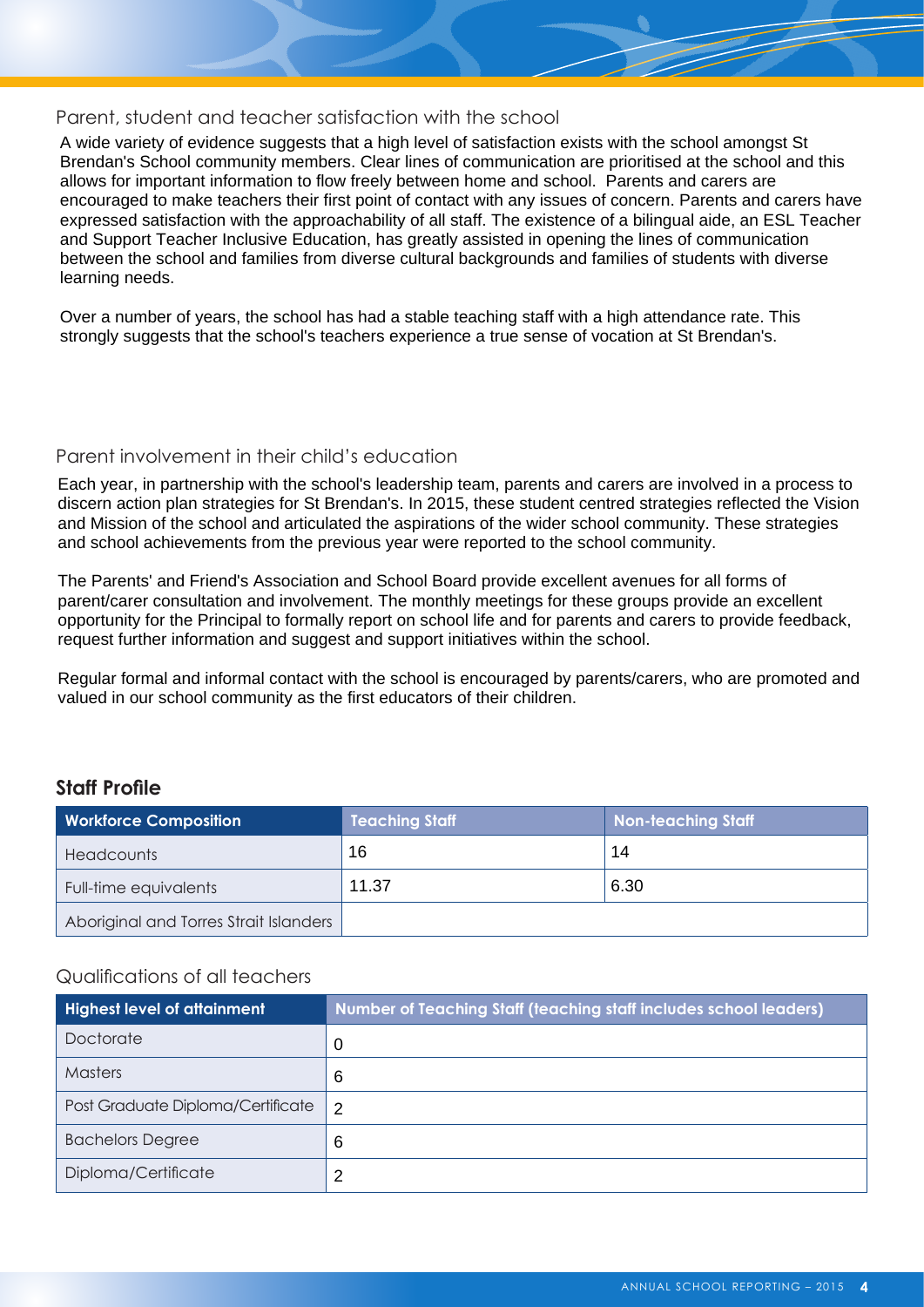Expenditure on and teacher participation in Professional Learning

The total funds expended on teacher professional learning in 2015 was \$ $\;\frac{13588}{13580}$ 

- $\sim$  Professional learning in the area of ICLT
- ~ Embedding Visible learning strategies into teaching practice
- $\sim$  Focussed curriculum planning days with the Curriculum Support teacher and BCE-EO
- ~ One-on-One coaching for staff with the BCE-EO (Staff formation focus)
- $\sim$  Release to plan with the APRE focussing on Religious education planning

# **School Income by Funding Source**

School income broken down by funding source is available via the My School website at [http://www.myschool.edu.au/.](http://www.myschool.edu.au/)

To access our school income details, click on the My School link above. You will then be taken to the My School website with the following:



'Find a school' text box.

Type in the name of the school you wish to

view, and select <GO>'. Read and follow the instructions on the next screen; you will be asked to accept the Terms of Use and Privacy Policy before being given access to the school's My School entry web page.

School financial information is available by selecting 'School finances' in the menu box in the top left corner of the school's entry web page.

# **Average staff attendance rate**

The staff attendance rate was 94.85 % in 2015.

# **Proportion of staff retained from the previous school year**

From the end of the 2014 school year,  $\frac{71.0}{6}$  % of staff were retained by the school for the 2015 year.

# **Key Student Outcomes**

| Whole School Attendance Rate | 91.00 $\%$    |                        |               |
|------------------------------|---------------|------------------------|---------------|
| Prep Attendance Rate         | $\%$<br>88.00 | Year 4 Attendance Rate | $\%$<br>94.00 |
| Year 1 Attendance Rate       | $\%$<br>84.00 | Year 5 Attendance Rate | $\%$<br>90.00 |
| Year 2 Attendance Rate       | 91.00 %       | Year 6 Attendance Rate | $\%$<br>92.00 |
| Year 3 Attendance Rate       | $\%$<br>95.00 |                        |               |